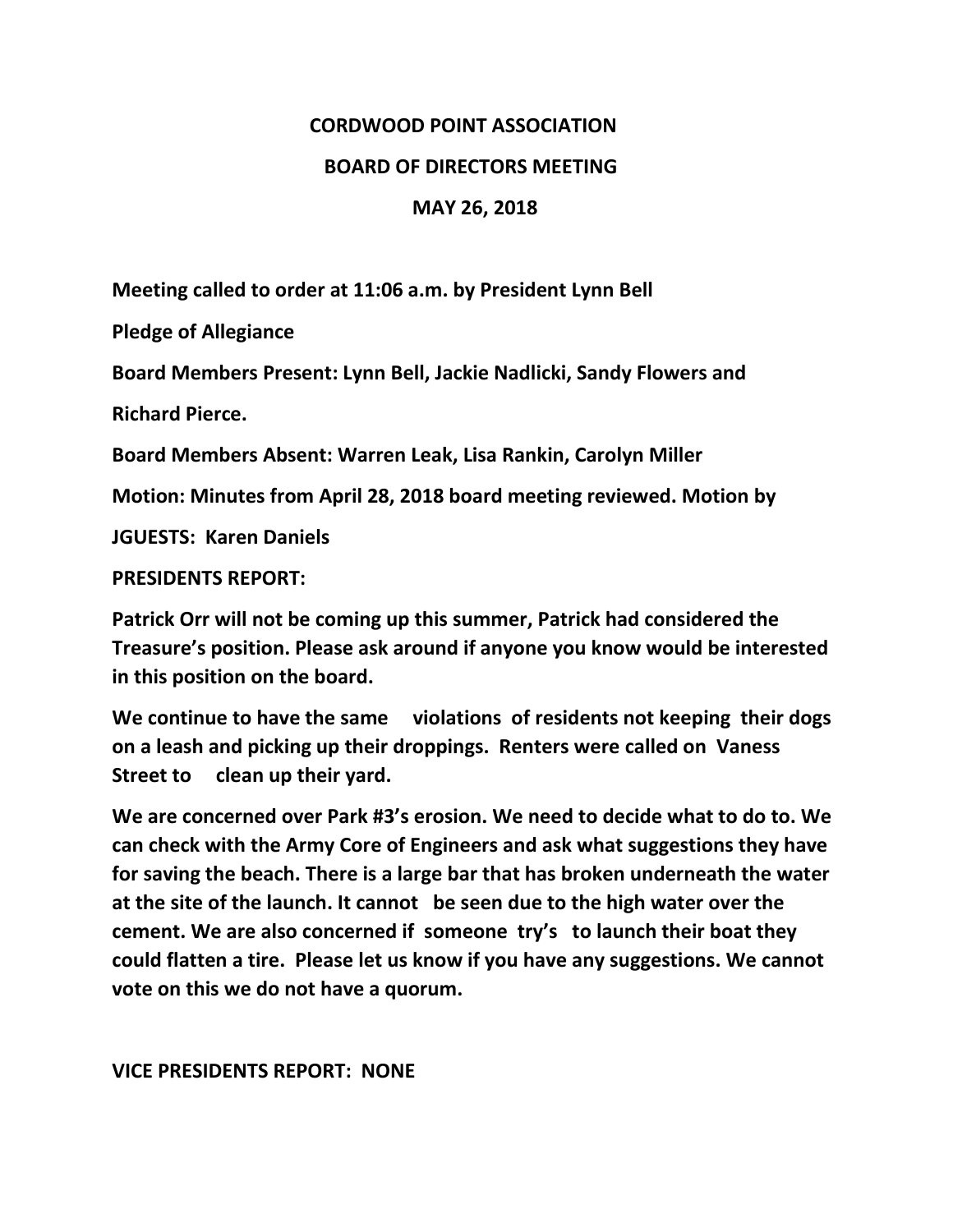**NEWS LETTER: Thank you Carolyn for doing such a great job on the News Letter, we appreciate all the time you put preparing and printing it and getting it ready to mail.** ☺

**4 permits were issued for 2018.**

## **TREASURES REPORT:**

**Budget in News Letter**

**A few more Bills have been paid including the Taxes**

**A few more dues were paid \$400.00 . We have 3 more that owe \$500.00 that are one or two years late.**

## **CONDOLENCE COMMITTEE: None**

**Anne Wolf will be leaving Cordwood, Anne sold her home. We wish you well Anne and thanks for all you have done to keep our Board going. Keep in touch.**

**We will need someone to take Anne's place on the Condolence Committee.**

**Karen Daniels did offer to take the position, thanks Karen.**

#### **UNFINISHED BUSINESS;**

**Patrick Orr, no bike rack as yet.**

**Warren Leake, Still working on inside screen door**

**There will be no paving of Cordwood Trail #1 this year. Andy from the township told this board "NO not this year".**

#### **ANNUAL MEETING:**

**We could use help the day before the meeting in setting up the Club House for the Annual Meeting.**

**Sandy Flowers volunteered to order the delicious donuts from Mickey's again this year. Thank you Sandy.** 

**All agreed on getting Lisa Rankin a gift card as she is retiring from being our Treasure for several years.**